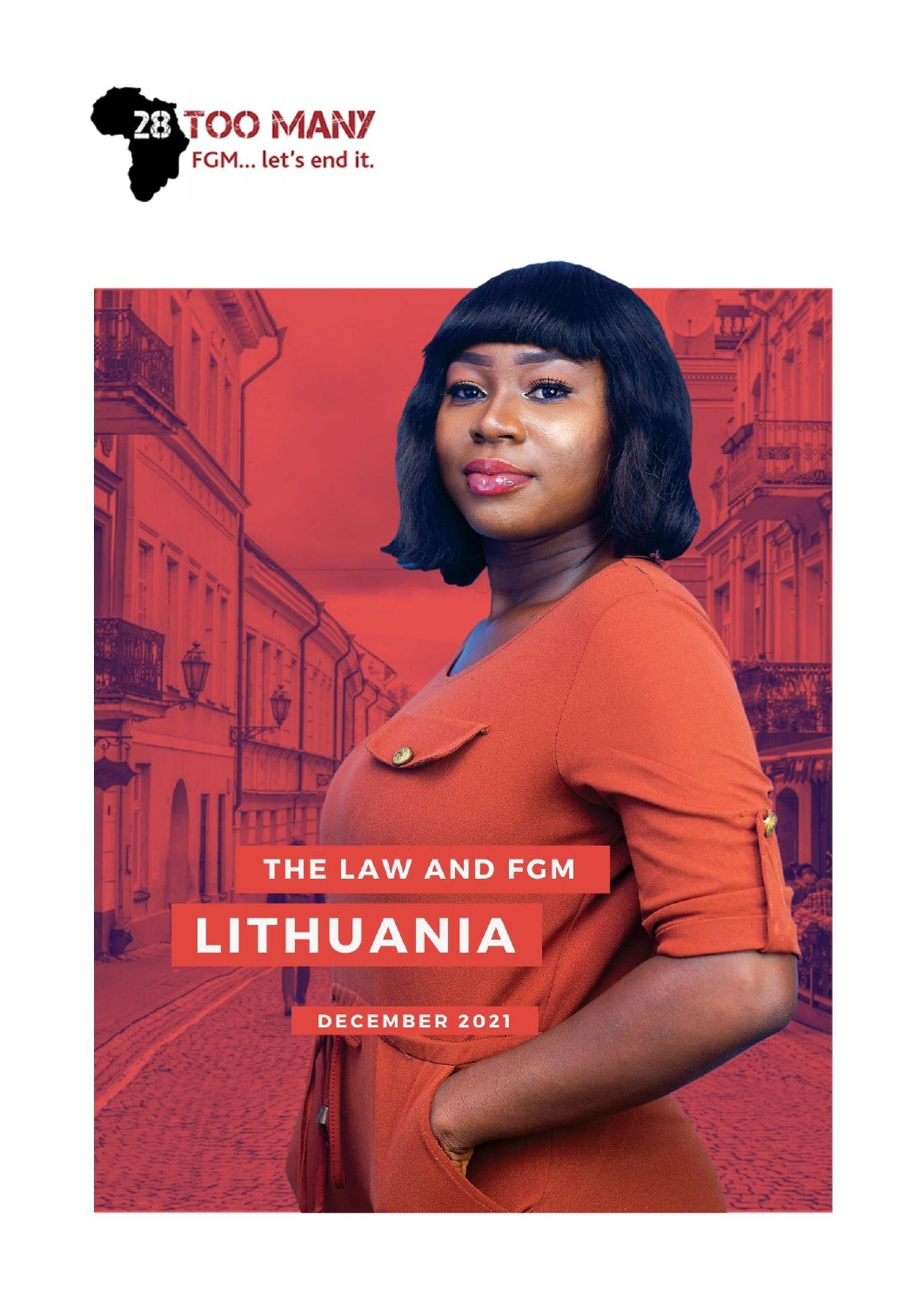## **National Legal Framework**

### **Overview of National Legal Framework in Lithuania**

#### *National legislation:*

| X            | Specific law/provision criminalising FGM                                   |
|--------------|----------------------------------------------------------------------------|
| X            | Provides a definition of FGM                                               |
| $\checkmark$ | Criminalises the performance of FGM                                        |
| $\checkmark$ | Criminalises the procurement, arrangement and/or assistance of acts of FGM |
| $\checkmark$ | Obligation for professionals to report incidents of FGM to the authorities |
| $\checkmark$ | Criminalises the participation of medical professionals in acts of FGM     |
| X            | Extraterritorial application regardless of double criminality              |

### **Introduction**

Lithuania is a country in north-eastern Europe with an estimated population of 2.78 million.<sup>1</sup> Lithuania is a unitary republic with a semi-presidential democracy and has a civil-law legal system.

### **FGM Prevalence**

There is no information available on the prevalence of female genital mutilation (*FGM*) in Lithuania, either for girls and women who have undergone FGM or those who are at risk of FGM. According to the Department of Migration, only 1% of the population consists of immigrants, who come primarily from neighbouring countries. 2

### **National Legal Framework**

### **General/Specific Law**

There is no specific law criminalising FGM in Lithuania. However, Lithuania has ratified conventions condemning FGM and general criminal law does implicitly apply to FGM.

FGM could fall under **Articles 135 and 138 of the Criminal Code of Lithuania (1987, as amended 2017)** (the *Criminal Code*), which, respectively, criminalise inflicting severe bodily harm and non-severe bodily harm. The qualification of 'bodily harm' depends on the nature and the consequences of the injury.

- **Article 135(1)** prescribes that bodily harm is considered 'severe' if it, *inter alia*, results in a serious mutilation, contracting of a terminal illness or a long-lasting illness that can pose a threat to a victim's life or severely affect her mental health.
- **Article 138(1)** prescribes that bodily harm is considered 'non-severe' if it, *inter alia*, does not cause the after-effects indicated in Article 135(1).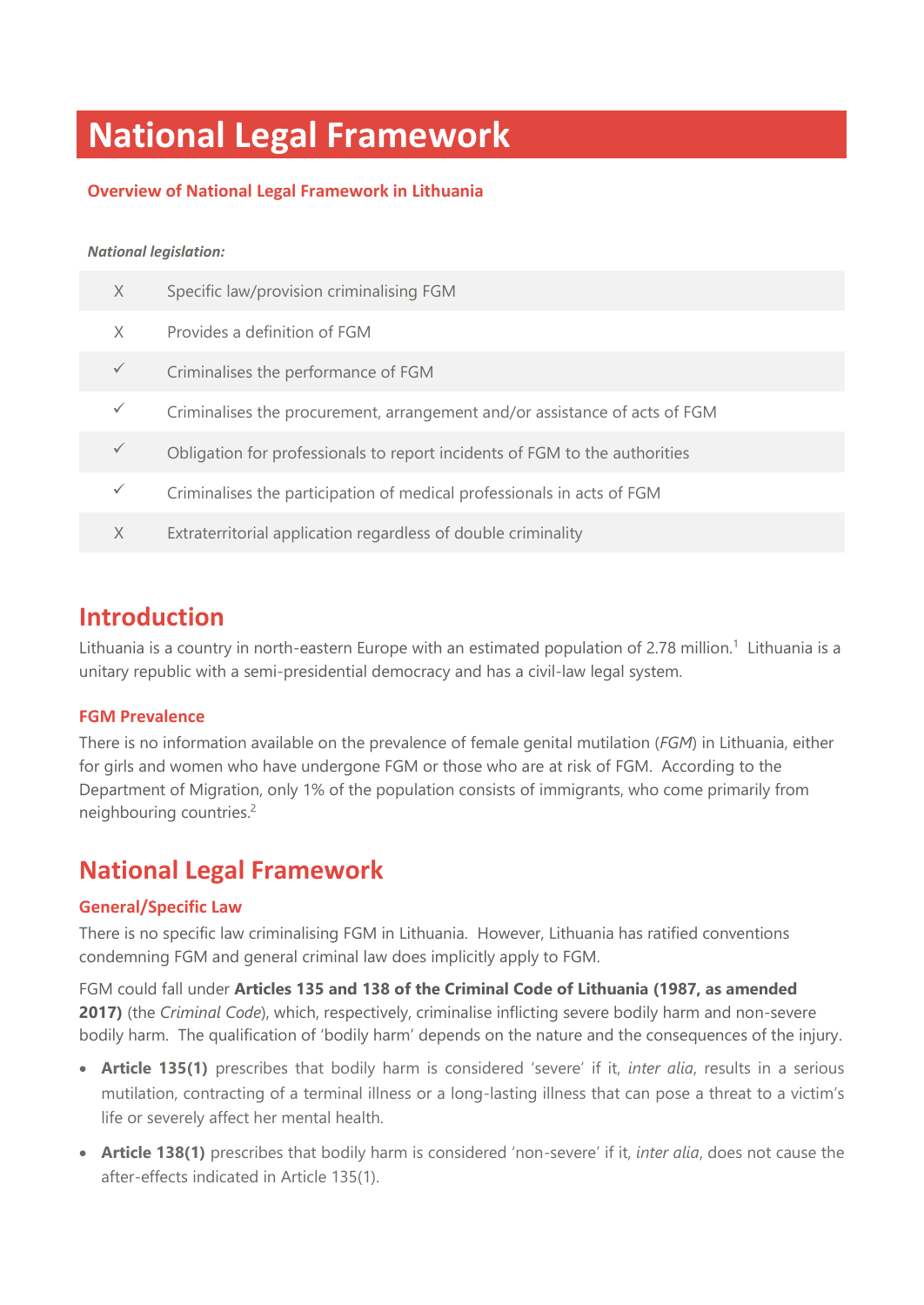Based on these definitions, it seems most likely that FGM could be classed as inflicting 'severe' or 'nonsevere' bodily harm, depending on the type of FGM performed, under Articles 135 and 138.

• **Articles 135(2) and 138(2)** contain several aggravating circumstances for which higher penalties can be given. They include when the bodily harm is inflicted on a minor (**Articles 135(2)(1) and 138(2)(1)**) or in a torturing or otherwise cruel manner (**Articles 135(2)(6) and 138(2)(6)**). These aggravating circumstances could apply in the case of FGM.

### **Definition of FGM**

Lithuanian law does not contain a definition of FGM; nor has 28 Too Many been able to find any government source defining it.

### **Women and Girls of All Ages**

The performance of FGM on women and girls of all ages has been criminalised in Lithuania. The general prohibition on inflicting bodily harm is not limited by the age of the victim. Nevertheless, inflicting bodily harm on a minor is an aggravating circumstance under **Articles 135(2) and 138(2) of the Criminal Code**.

### **Procuring, Aiding and Abetting**

Procuring, aiding and abetting FGM are criminalised in Lithuania through general criminal law.

**Article 24(3) of the Criminal Code** states that a 'perpetrator' is a person who takes part in the perpetration of the crime. One could argue that this includes someone who pays another person to perform FGM on the victim, if they are also involved in planning the FGM. However, no other provisions in the Criminal Code have been found to support that.

An 'abettor' is described by **Article 24(5)** as a person who has incited another to commit a crime, which can also be said to be the case when someone pays a cutter to perform FGM.

Someone who aids in the performance of FGM is qualified as an 'accessory' under **Article 24(6)** and is described as a person who intentionally facilitated the perpetration of a crime through counselling, provision of means, issue of instructions, promises to conceal the offender or in any other way.

According to **Article 24(2)**, perpetrators, abettors and accessories are all seen as 'accomplices' in a crime. **Article 26(1)** stipulates that all accomplices are criminally liable for the acts they intended for the perpetrator to commit.

### **Allowing the Use of Premises**

Allowing the use of premises for the purpose of FGM is criminalised in Lithuania under the general law criminalising accessory to a crime (**Article 24(6) of the Criminal Code**). Since allowing the use of premises offers opportunity for the crime and can also be qualified as providing means to engage with a crime, a person who does so is an accessory and therefore an accomplice to the crime under **Article 24(2)**.

### **Providing or Possessing Tools**

Providing specific tools for the purpose of FGM is criminalised in Lithuania under the general law criminalising accessory to a crime (**Article 24(6) of the Criminal Code**). Someone who provides specific tools can be said to have intentionally facilitated the perpetration of the crime through supply of means, making them an accessory to the crime under **Article 24(6)** and, therefore, an accomplice to the crime under **Article 24(2)**.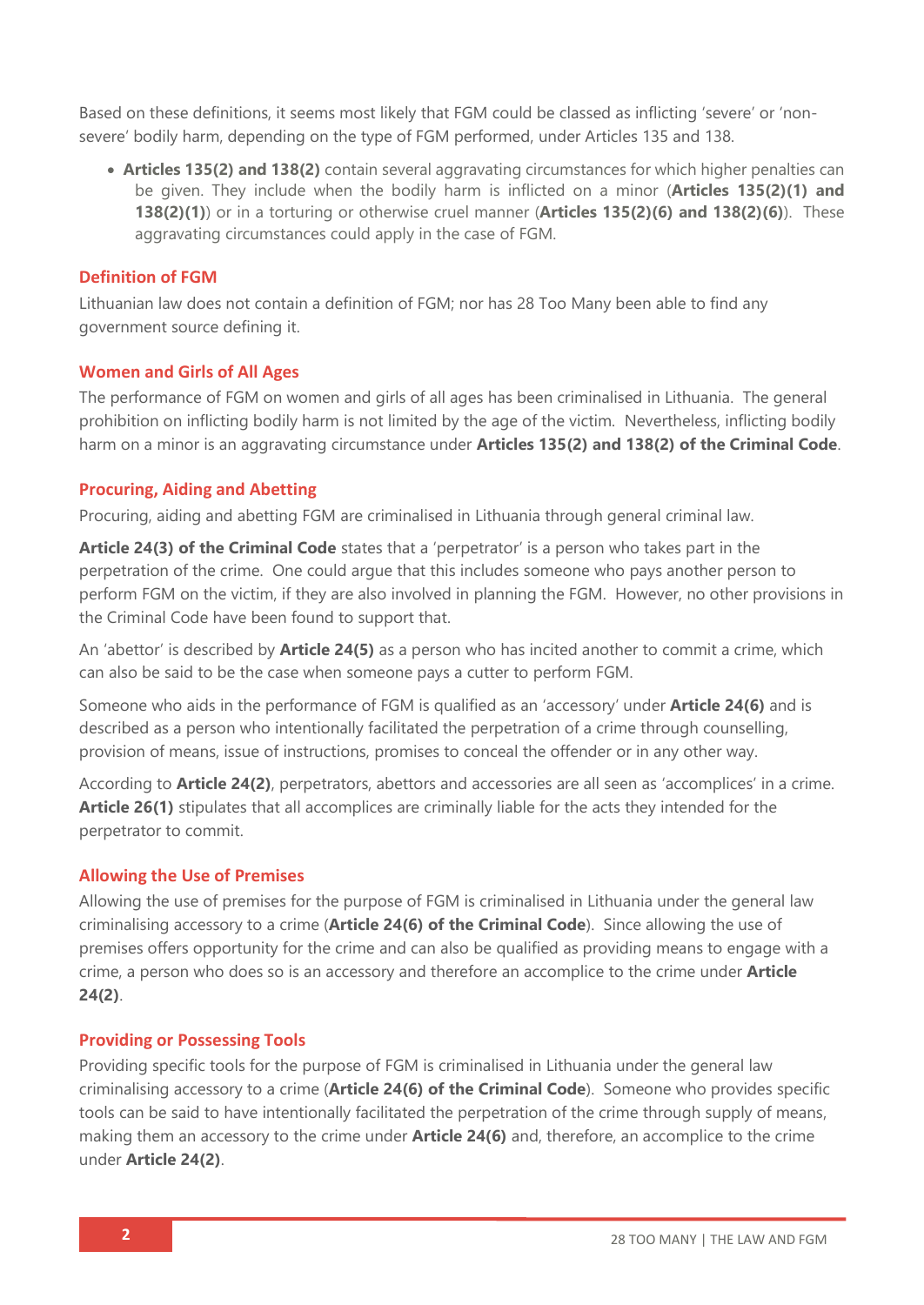**Article 21(1)** criminalises preparation for a crime (the search for or adaptation of means and any other) in Lithuania. **Article 135** provides that inflicting severe bodily harm is seen as a serious crime for which preparation is punishable. Possessing tools for the purpose of FGM is therefore criminalised under **Article 21(1)** if FGM is perceived to inflict severe bodily harm as defined in Article 135.

### **Failure to Report FGM**

Failing to report FGM has been criminalised in Lithuania. **Article 238(1) of the Criminal Code** states that a person who, without having a valid reason, fails to report a severe crime (as defined in Article 135) shall be punished by *community service, a fine, arrest or a custodial sentence*. However, family members and close relatives of the perpetrator are not held liable for failing to report a crime.

**Article 18(7) of the Law on Medical Practice of the Republic of Lithuania** prescribes an obligation for medical practitioners to notify law enforcement and other competent state bodies of injured patients when the injury is suspected to have been caused by a criminal act, which would most likely cover FGM. **Article 19** of that law stipulates that medical practitioners be held liable for violating the requirements of that law.

**Article 29 of the Lithuanian Law on Fundamentals of Protection of the Rights of the Child** (the *Protection Act*) prescribes that any person who knows of a child in need of assistance must immediately report the case to the police, institution for the protection of the child or any other competent institution.

### **Medicalised FGM**

Medicalised FGM is not specifically criminalised in Lithuanian law. However, in accordance with **Article 135 of the Criminal Code**, it seems that the performance of medicalised FGM would fall under the general provision prohibiting causing severe bodily harm.

### **Extraterritoriality**

The **Criminal Code** extends extraterritorial application to the commission of FGM abroad. **Article 5**  prescribes that Lithuanian citizens and other permanent residents who participate in committing FGM abroad are punishable under Lithuanian law, in accordance with **Articles 135 and 138.**

**Article 8** prescribes that the crime must also be punishable in the state in which it is committed, meaning that FGM needs to be a criminal offence in the country where it is committed (the requirement of double criminality).

**Articles 21, 22 and 24** are also relevant in relation to extraterritoriality. When performed abroad, FGM is a criminal offence because it could be classified as preparation for a crime, an attempt to commit a crime, or complicity in a crime as qualified by Articles 135 and 138.

**Articles 6 and 10 of the Protection Act** state that taking a child outside of the country for the purposes of FGM would infringe on the child's right to life and right to freedom.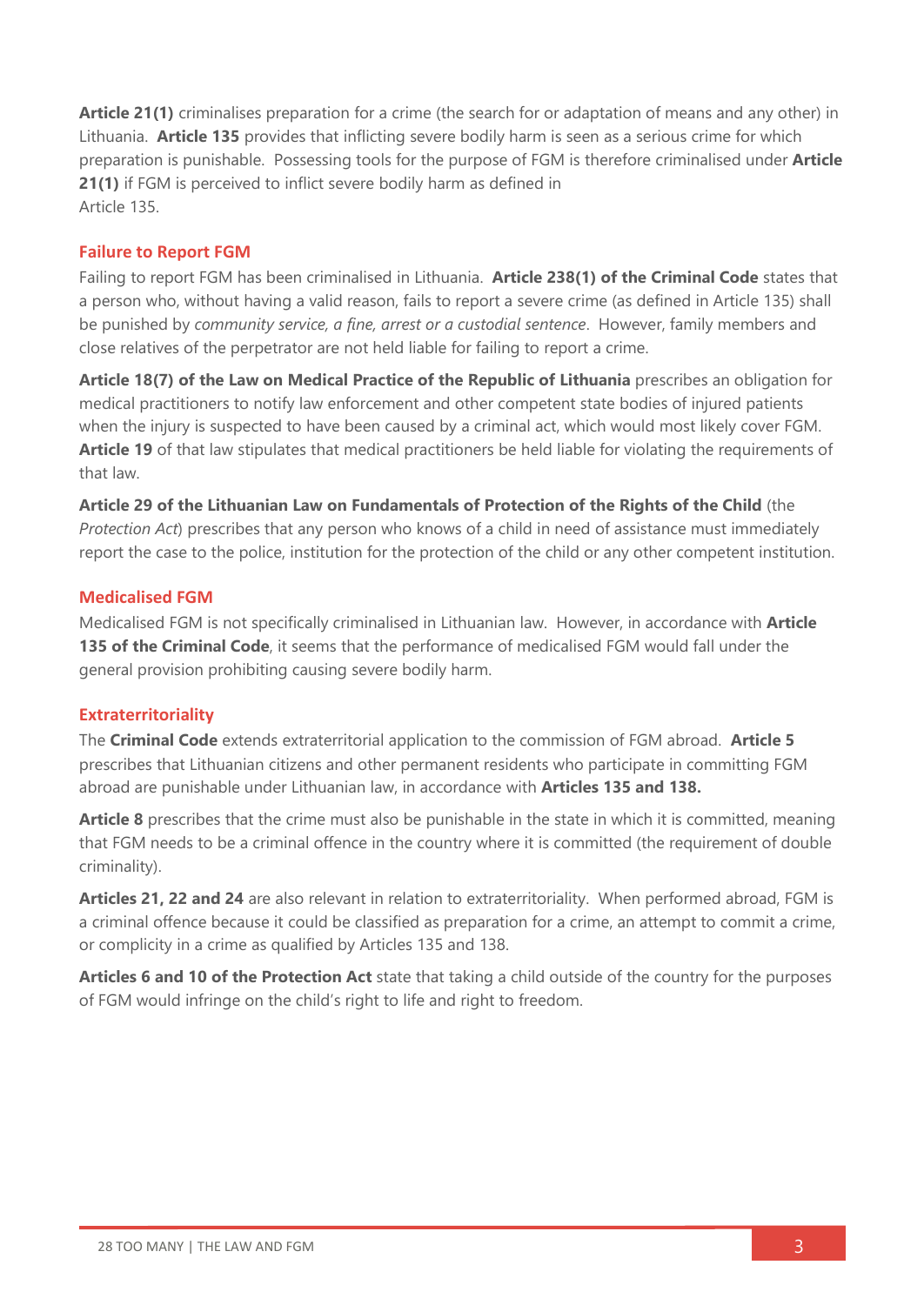### **Penalties**

Penalties are dependent on the form of bodily harm that a specific instance of FGM is judged to have inflicted and on whether any aggravating circumstances apply.

- **Article 135(1) of the Criminal Code** prescribes a sentence of *up to ten years' imprisonment* for inflicting severe bodily harm.
- **Article 138(1) of the Criminal Code** prescribes a sentence of up to three years' imprisonment for inflicting non-severe bodily harm.

In the case of FGM, it is very likely that aggravating circumstances as set out in **Articles 135(2) and 138(2)** would be present, since the victims are often minors (**Articles 135(2)(1) and 138(2)(1)**) and undergoing FGM can be excruciatingly painful (**Articles 135(2)(6) and 138(2)(6)**).

If an aggravating circumstance is present, **Articles 135(2) and 138(2)** prescribe a sentence of:

- *up to twelve years' imprisonment* for inflicting severe bodily harm, and;
- *up to five years' imprisonment* for inflicting non-severe bodily harm.

Thus, the maximum sentence for FGM in Lithuania is *12 years' imprisonment*.

Aiders and abettors qualify as 'accomplices' under **Article 24(2)** and, according to **Article 26(1)**, all accomplices are criminally liable for the acts they intended for the perpetrator to commit.

There are no specific provisions containing guidelines on sentencing aiders and abettors. This is up to the discretion of the court.

### **Protection**

### **Protecting Uncut Girls and Women**

Child protection laws provide general protection for uncut girls. **Article 10 of the Protection Act**  prescribes that every child has a right to be protected against, *inter alia*, all methods of upbringing that undermine his or her dignity and against physical, psychological or other types of violence.

**Article 25** contains a set of protective measures that can be ordered to assist families who are raising children by providing them assistance and privileges. These measures could be suitable in cases where there is a non-imminent threat of FGM for an uncut girl. They may also be used to make parents aware of the criminality of FGM in Lithuania and to convince them to abandon the practice.

**Article 12(3)** states that a child may be immediately separated from her parents or other legal representatives in the event of danger to her life or health.

There are no specific or general laws protecting uncut women, aside from general criminal law and policies relating to violence against women.

### **Government Obligations**

Policies for the prevention of violence can be applied to FGM.

**The National Strategy for Eliminating Violence against Women** aims at effective prevention of domestic violence against women, assistance to victims, sanctions against perpetrators, etcetera.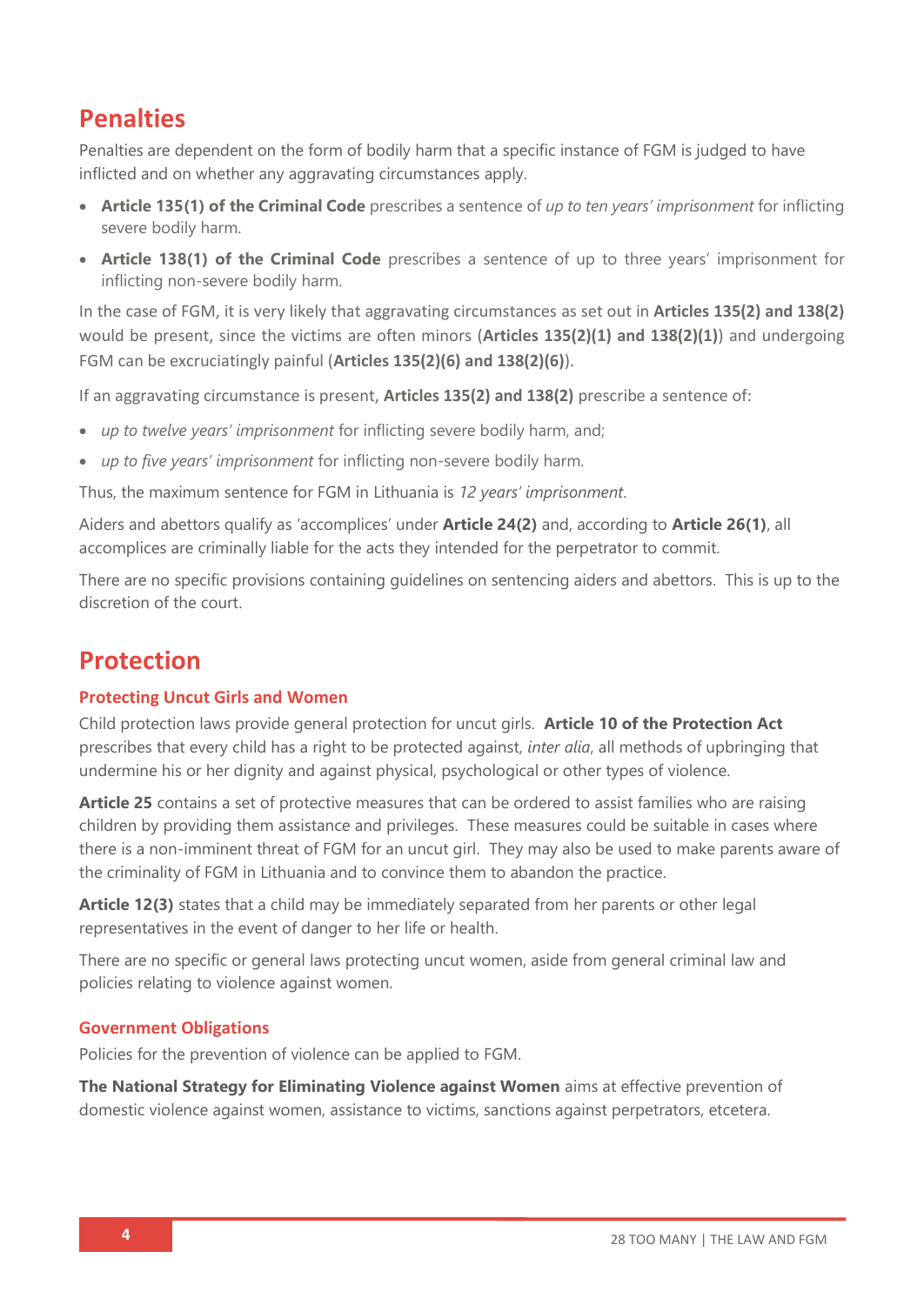### **The National Programme on Prevention of Violence against Children and Support for Children** is

orientated towards reducing the prevalence of all forms of violence against children, including physical, emotional and sexual violence. 3

## **Implementation of the Law**

### **Court Cases**

There are no Lithuanian court cases in relation to FGM known to 28 Too Many.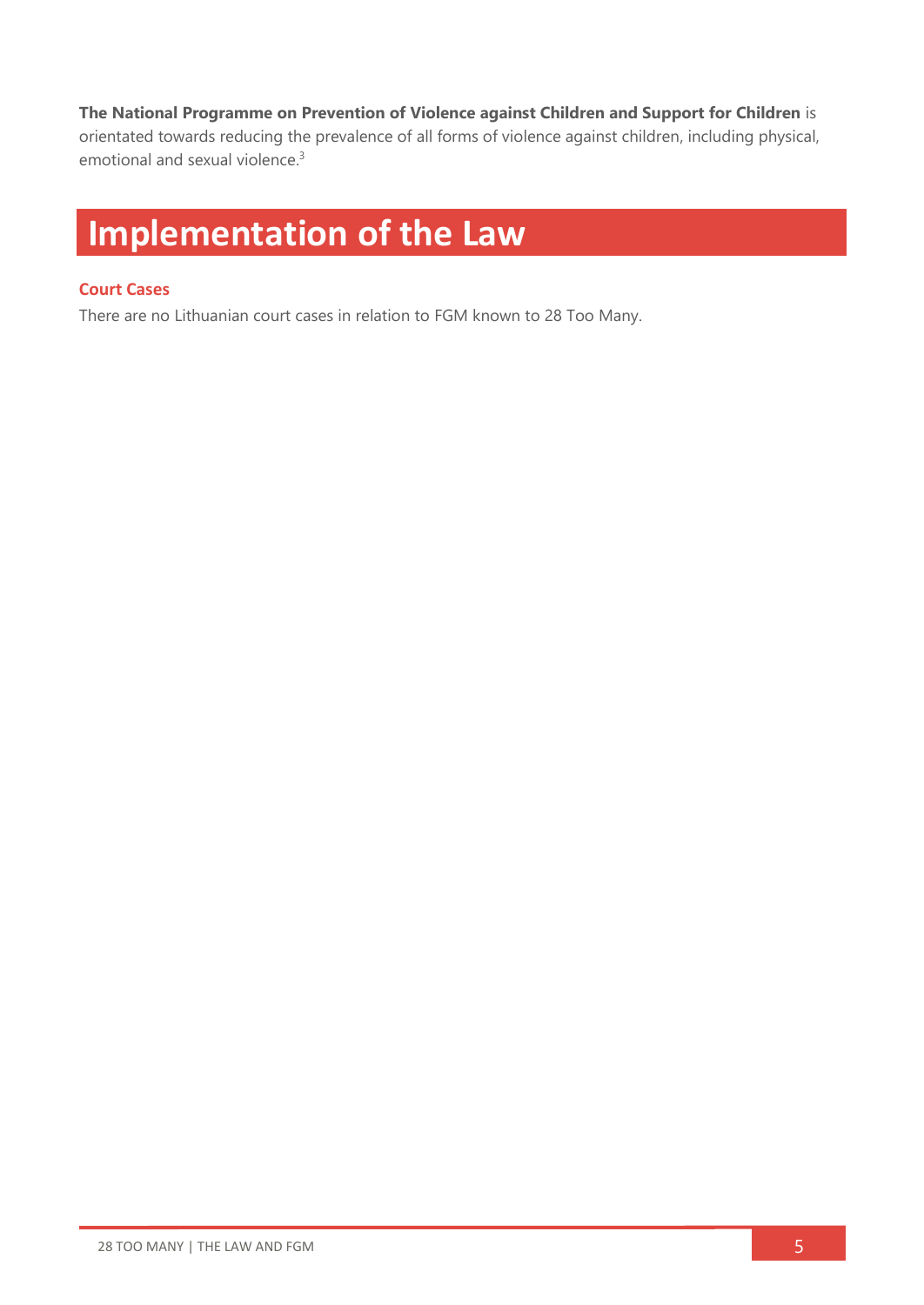## **Conclusions and Recommendations**

### **Conclusions**

FGM is **not explicitly criminalised** in Lithuania through a specific law, provision or governmental declaration. However, Lithuania has ratified conventions condemning FGM (not the Istanbul Convention, however) and general criminal law does implicitly apply to the practice.

Consequently, the law does not contain a definition of 'FGM' and it is not clear whether all **types of FGM** would fall under general assault laws.

**Procuring, aiding and abetting** FGM would be criminalised through general laws on participation in offences.

The **failure to report** FGM has been criminalised in Lithuania. There is an obligation for any person to report a child being in need of assistance to the relevant authorities.

The Criminal Code extends **extraterritorial application** to the performance of FGM abroad, under the requirement of double criminality, if the perpetrator has Lithuanian nationality or is a permanent resident of Lithuania.

### **Recommendations**

We urge Lithuania to ratify the Istanbul Convention.

We recommend that Lithuania order an inquiry into the prevalence of FGM and the number of girls and women possibly at risk of it.

We recommend that Lithuania issue a governmental declaration confirming the application of criminal law to FGM, including a definition of 'FGM' that corresponds to the WHO's and specifying that FGM is a criminal offence if performed on a woman or girl of any age, regardless of perceived consent (especially in the case of a minor).

We also recommend that Lithuania extend extraterritorial application of Lithuanian law to the performance of FGM abroad, regardless of double criminality, in cases where either the perpetrator or the victim has Lithuanian nationality or is a resident of Lithuania.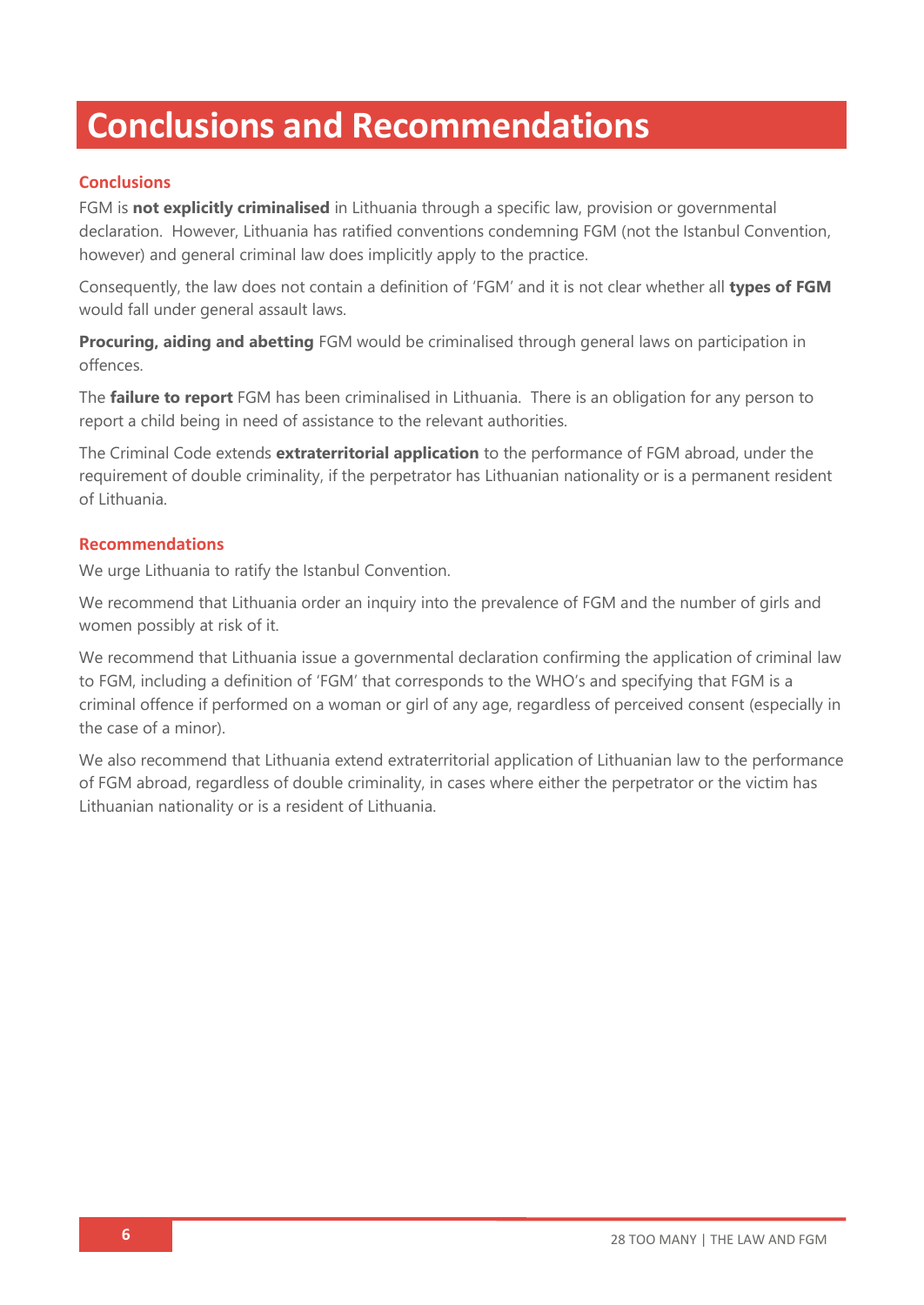## **Appendix I: International and Regional Treaties**

| <b>LITHUANIA</b>                                                                                                 | <b>Signed</b>        | Ratified/<br><b>Acceded</b> | <b>Reservations</b><br>on reporting? |  |
|------------------------------------------------------------------------------------------------------------------|----------------------|-----------------------------|--------------------------------------|--|
| <b>International</b>                                                                                             |                      |                             |                                      |  |
| <b>International Covenant on Civil &amp; Political Rights</b><br>$(1966)$ $(ICCPR)^4$                            | $\times$             | $\checkmark$<br>1991        | No                                   |  |
| <b>International Covenant on Economic, Social &amp;</b><br>Cultural Rights (1966) (ICESCR) <sup>5</sup>          | $\times$             | $\checkmark$<br>1991        | <b>No</b>                            |  |
| <b>Convention on the Elimination of All forms of</b><br>Discrimination Against Women (1979) (CEDAW) <sup>6</sup> | $\chi$               | $\checkmark$<br>1994        | <b>No</b>                            |  |
| Convention on the Rights of the Child (1989) (CRC) <sup>7</sup>                                                  | $\times$             | $\checkmark$<br>1992        | <b>No</b>                            |  |
| <b>Regional</b>                                                                                                  |                      |                             |                                      |  |
| <b>Istanbul Convention</b> <sup>8</sup>                                                                          | $\checkmark$<br>2013 | $\times$                    | N/A                                  |  |
| <b>European Convention on Human Rights<sup>9</sup></b>                                                           | $\checkmark$<br>1993 | $\checkmark$<br>1995        | <b>No</b>                            |  |

**'Signed'**: a treaty is signed by countries following negotiation and agreement of its contents.

**'Ratified'**: once signed, most treaties and conventions must be ratified (i.e. approved through the standard national legislative procedure) to be legally effective in that country.

**'Acceded'**: when a country ratifies a treaty that has already been negotiated by other states.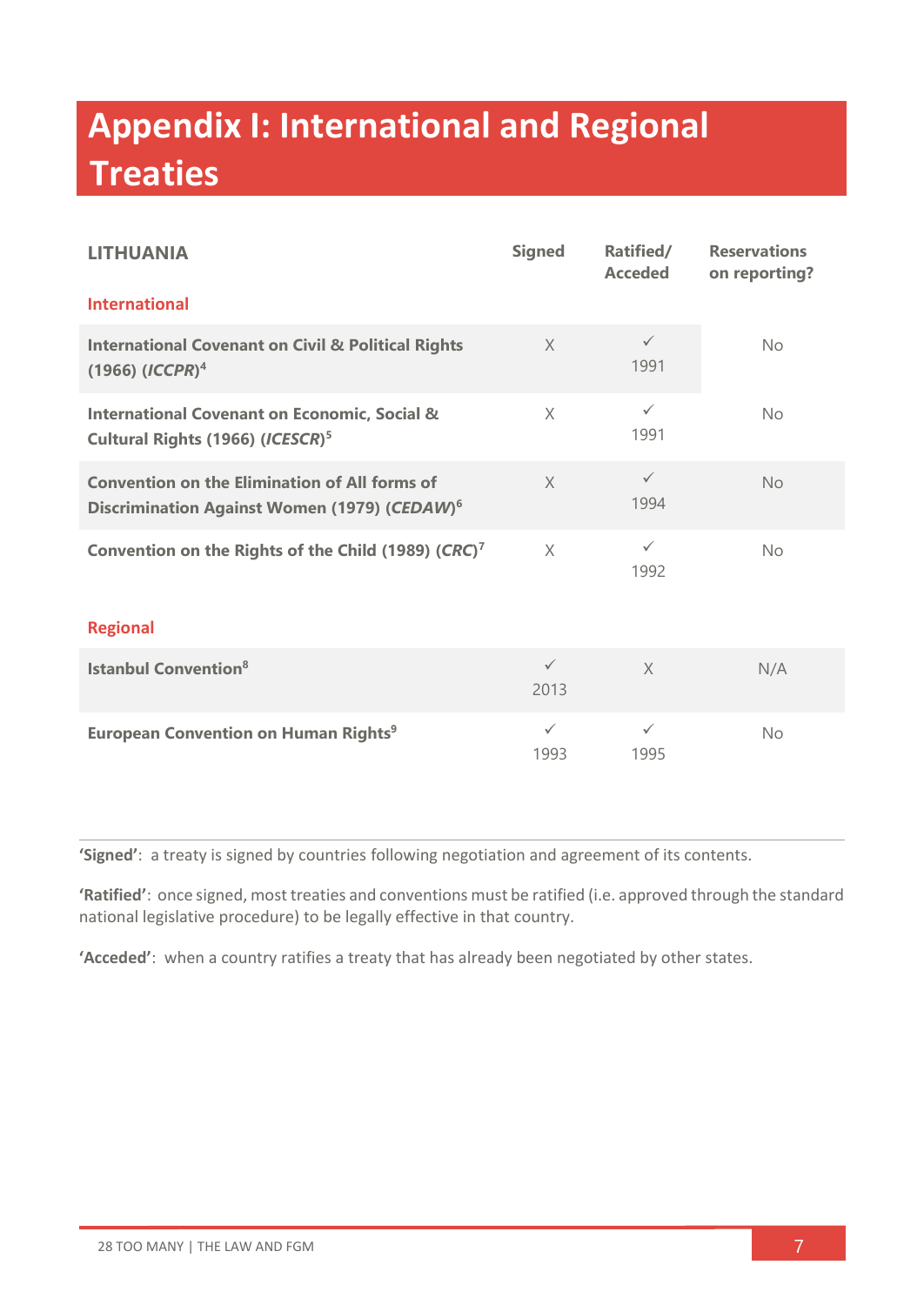## **Appendix II: National Laws**

## **Lithuanian Criminal Code**

### **Art. 5**

Lietuvos Respublikos piliečiai ir kiti nuolat Lietuvoje gyvenantys asmenys už užsienyje padarytus nusikaltimus atsako pagal šį kodeksą.

### **Art. 8**

- (1) Asmuo, padaręs užsienyje nusikaltimus, numatytus šio kodekso 5 ir 6 straipsniuose, atsako pagal baudžiamąjį įstatymą tik tuo atveju, jeigu padaryta veika pripažįstama nusikaltimu ir už jos padarymą baudžiama pagal nusikaltimo padarymo vietos valstybės ir Lietuvos Respublikos baudžiamąjį kodeksą. Jeigu asmuo, padaręs nusikaltimą užsienyje, teisiamas Lietuvos Respublikoje, bet abiejose valstybėse už šį nusikaltimą numatytos skirtingos bausmės, bausmė nusikaltusiam asmeniui skiriama pagal Lietuvos Respublikos įstatymus, tačiau ji negali viršyti nusikaltimo padarymo vietos valstybės baudžiamuosiuose įstatymuose nustatyto maksimalaus dydžio.
- (2) Asmuo, padaręs nusikaltimus, numatytus Lietuvos Respublikos baudžiamojo kodekso 5, 6 ir 7 straipsniuose, neatsako pagal šį kodeksą, jeigu jis:
	- 1) atliko užsienio valstybės teismo paskirtą bausmę;
	- 2) buvo atleistas nuo visos ar dalies užsienio valstybės teismo paskirtos bausmės atlikimo;
	- 3) užsienio valstybės teismo nuosprendžiu buvo išteisintas, atleistas nuo baudžiamosios atsakomybės ar bausmės arba bausmė nebuvo paskirta dėl senaties ar kitais toje valstybėje numatytais teisiniais pagrindais.
- (3) Lietuvos Respublikos pilietis ar kitas nuolat Lietuvoje gyvenantis asmuo, užsienyje padarę vieną ar kelis nusikaltimus, numatytus šio kodekso 129, 135, 138, 148, 149, 150, 151, 1511, 1521, 153 straipsniuose, 162 straipsnio 1 dalyje, 307 straipsnio 3 dalyje, 308 straipsnio 3 dalyje, 309 straipsnio 2 ir 3 dalyse, baudžiami nepaisant to, ar už padarytą veiką baudžiama pagal nusikaltimo padarymo vietos valstybės baudžiamąjį įstatymą.

### **Art. 21**

- (1) Rengimasis padaryti nusikaltimą yra priemonių ir įrankių suieškojimas ar pritaikymas, veikimo plano sudarymas, bendrininkų telkimas arba kitoks tyčinis nusikaltimo padarymą lengvinančių sąlygų sudarymas. Asmuo atsako tik už rengimąsi padaryti sunkų ar labai sunkų nusikaltimą.
- (2) Asmuo už rengimąsi padaryti nusikaltimą atsako pagal šio straipsnio 1 dalį ir šio kodekso straipsnį, kuris numato atitinkamą baigtą nusikaltimą. Bausmė tokiam asmeniui gali būti švelninama remiantis šio kodekso 62 straipsniu.

- (1) Pasikėsinimas padaryti nusikalstamą veiką yra tyčinis veikimas ar neveikimas, kuriais tiesiogiai pradedamas daryti nusikaltimas ar baudžiamasis nusižengimas, jeigu veika nebuvo baigta dėl nuo kaltininko valios nepriklausančių aplinkybių.
- (2) Pasikėsinimas padaryti nusikalstamą veiką yra ir tada, kai kaltininkas nesuvokia, jog jis veikos negali pabaigti todėl, kad kėsinasi į netinkamą objektą arba naudoja netinkamas priemones.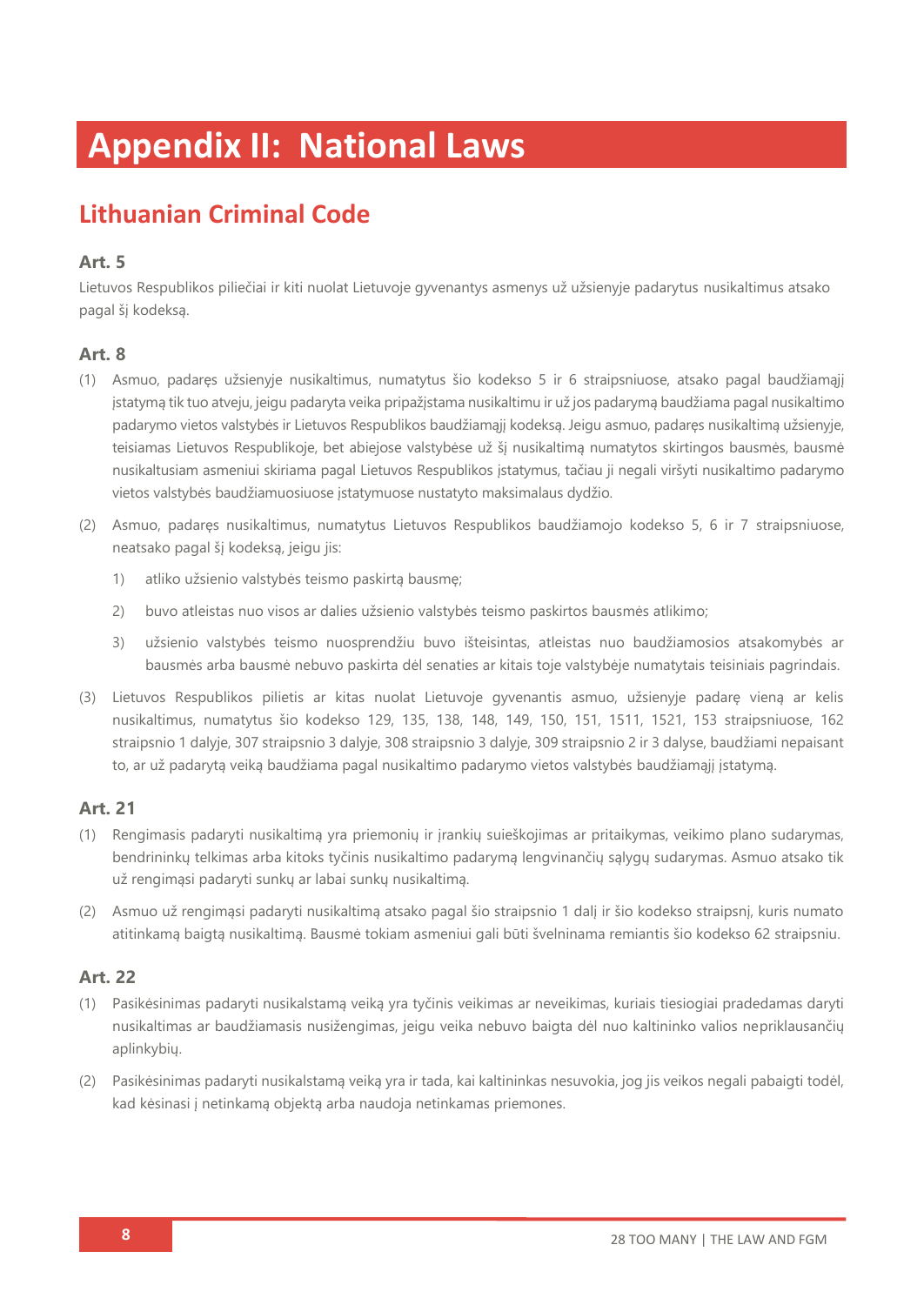(3) Asmuo už pasikėsinimą padaryti nusikalstamą veiką atsako pagal šio straipsnio 1 arba 2 dalį ir šio kodekso straipsnį, kuris numato atitinkamą baigtą nusikaltimą. Bausmė tokiam asmeniui gali būti švelninama remiantis šio kodekso 62 straipsniu.

### **Art. 24**

- (1) Bendrininkavimas yra tyčinis bendras dviejų ar daugiau tarpusavyje susitarusių pakaltinamų ir sulaukusių šio kodekso 13 straipsnyje nustatyto amžiaus asmenų dalyvavimas darant nusikalstamą veiką.
- (2) Nusikalstamos veikos bendrininkai yra vykdytojas, organizatorius, kurstytojas ir padėjėjas.
- (3) Vykdytojas yra asmuo, nusikalstamą veiką padaręs pats arba pasitelkęs nepakaltinamus asmenis arba nesulaukusius šio kodekso 13 straipsnyje nustatyto amžiaus asmenis, arba kitus asmenis, kurie dėl tos veikos nėra kalti. Jeigu nusikalstamą veiką padarė keli asmenys kartu, tai kiekvienas iš jų laikomas vykdytoju (bendravykdytoju).
- (4) Organizatorius yra asmuo, subūręs organizuotą grupę ar nusikalstamą susivienijimą, jiems vadovavęs ar koordinavęs jų narių veiklą arba parengęs nusikalstamą veiką ar jai vadovavęs.
- (5) Kurstytojas yra asmuo, palenkęs kitą asmenį daryti nusikalstamą veiką.
- (6) Padėjėjas yra asmuo, padėjęs daryti nusikalstamą veiką duodamas patarimus, nurodymus, teikdamas priemones arba šalindamas kliūtis, saugodamas ar pridengdamas kitus bendrininkus, iš anksto pažadėjęs paslėpti nusikaltėlį, nusikalstamos veikos darymo įrankius ar priemones, šios veikos pėdsakus ar nusikalstamu būdu įgytus daiktus, taip pat asmuo iš anksto pažadėjęs realizuoti iš nusikalstamos veikos įgytus ar pagamintus daiktus.

### **Art. 26**

- (1) Bendrininkai atsako tik už tas vykdytojo padarytas nusikalstamas veikas, kurias apėmė jų tyčia.
- (2) Jeigu vykdytojo nusikalstama veika nutrūko rengiantis ar pasikėsinant ją daryti, organizatorius, kurstytojas ir padėjėjas atsako už rengimąsi ar pasikėsinimą bendrininkaujant padaryti nusikalstamą veiką.
- (3) Jeigu yra vieno iš bendrininkų baudžiamąją atsakomybę šalinančių, lengvinančių arba sunkinančių aplinkybių, į jas neatsižvelgiama sprendžiant dėl kitų bendrininkų baudžiamosios atsakomybės.
- (4) Organizatorius, kurstytojas ar padėjėjas atsako pagal šio kodekso straipsnį, numatantį atsakomybę už vykdytojo padarytą veiką, ir šio kodekso 24 straipsnio 4, 5 ar 6 dalį.
- (5) Nusikalstamo susivienijimo dalyviai, nesvarbu, koks jų vaidmuo darant nusikalstamą veiką, kurią apėmė jų tyčia, atsako pagal šio kodekso 249 straipsnį kaip vykdytojai.

- (1) Tas, kas sužalojo ar susargdino žmogų, jeigu dėl to nukentėjęs asmuo neteko regos, klausos, kalbos, vaisingumo, nėštumo ar kitaip buvo sunkiai suluošintas, susirgo sunkia nepagydoma ar ilgai trunkančia liga, realiai gresiančia gyvybei ar stipriai sutrikdančia žmogaus psichiką, arba prarado didelę dalį profesinio ar bendro darbingumo, arba buvo nepataisomai subjaurotas nukentėjusio asmens kūnas, baudžiamas laisvės atėmimu iki dešimties metų.
- (2) Tas, kas sunkiai sužalojo ar susargdino:
	- 1) mažametį;
	- 2) bejėgiškos būklės žmogų;
	- 3) savo artimąjį giminaitį ar šeimos narį;
	- 4) nėščią moterį;
	- 5) du ar daugiau žmonių;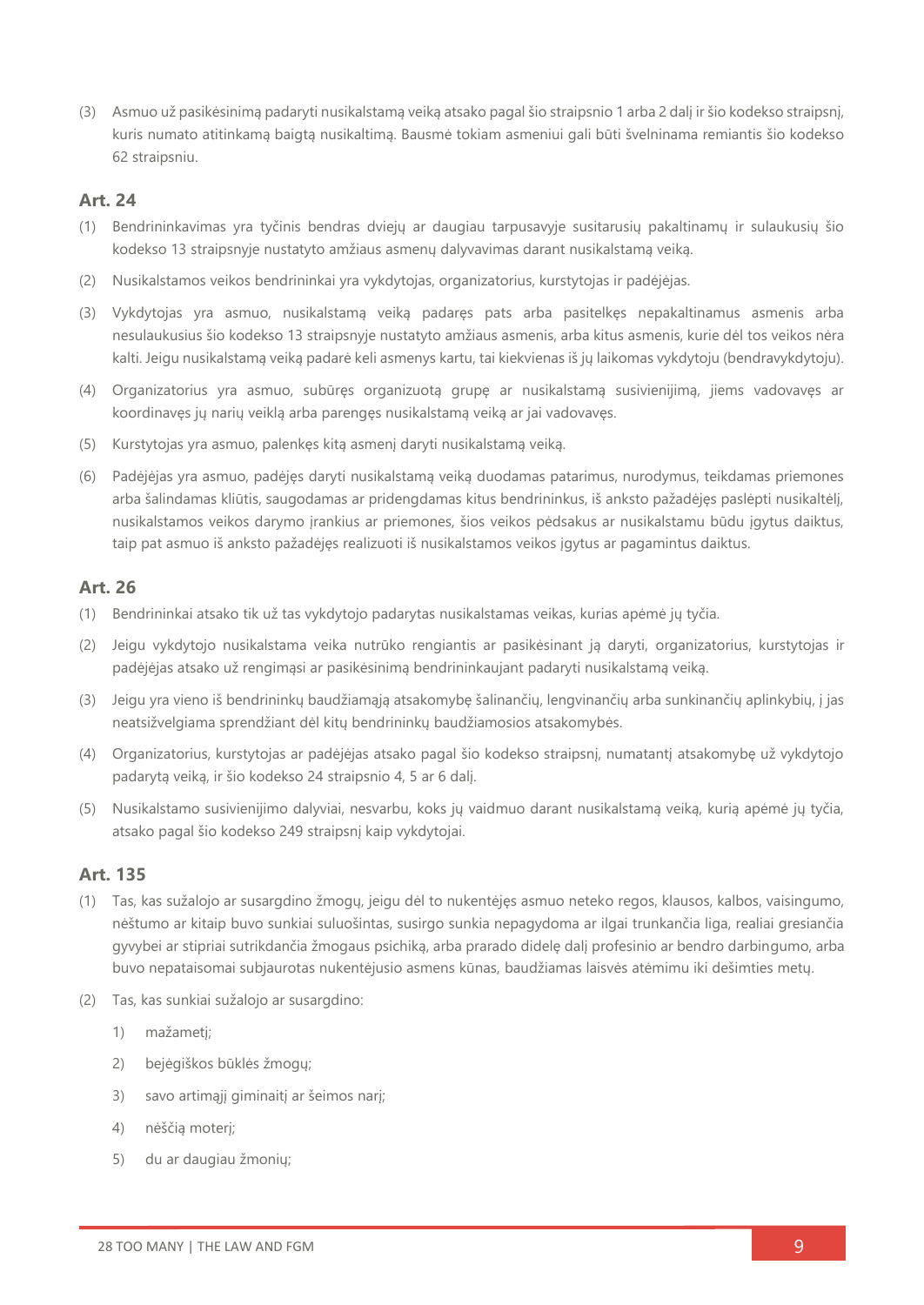- 6) kankindamas ar kitaip itin žiauriai;
- 7) kitų žmonių gyvybei pavojingu būdu;
- 8) dėl chuliganiškų paskatų;
- 9) dėl savanaudiškų paskatų;
- 10) dėl nukentėjusio asmens tarnybos ar piliečio pareigų vykdymo;
- 11) siekdamas nuslėpti kitą nusikaltimą;
- 12) siekdamas įgyti nukentėjusio asmens organą, audinį ar ląsteles,
- 13) siekdamas išreikšti neapykantą asmenų grupei ar jai priklausančiam asmeniui dėl amžiaus, lyties, seksualinės orientacijos, neįgalumo, rasės, tautybės, kalbos, kilmės, socialinės padėties, tikėjimo, įsitikinimų ar pažiūrų

baudžiamas laisvės atėmimu nuo dvejų iki dvylikos metų.

### **Art. 138**

- (1) Tas, kas sužalojo ar susargdino žmogų, jeigu dėl to nukentėjęs asmuo prarado nedidelę dalį profesinio ar bendro darbingumo arba ilgai sirgo, bet jam nebuvo šio kodekso 135 straipsnio 1 dalyje nurodytų padarinių, baudžiamas laisvės apribojimu arba areštu, arba laisvės atėmimu iki trejų metų.
- (2) Tas, kas nesunkiai sužalojo ar susargdino:
	- 1) mažametį;
	- 2) bejėgiškos būklės žmogų;
	- 3) savo artimąjį giminaitį ar šeimos narį;
	- 4) nėščią moterį;
	- 5) du ar daugiau žmonių;
	- 6) kankindamas ar kitaip itin žiauriai;
	- 7) kitų žmonių gyvybei pavojingu būdu;
	- 8) dėl chuliganiškų paskatų;
	- 9) dėl savanaudiškų paskatų;
	- 10) dėl nukentėjusio asmens tarnybos ar piliečio pareigų vykdymo;
	- 11) siekdamas nuslėpti kitą nusikaltimą;
	- 12) siekdamas įgyti nukentėjusio asmens organą, audinį ar ląsteles,
	- 13) siekdamas išreikšti neapykantą asmenų grupei ar jai priklausančiam asmeniui dėl amžiaus, lyties, seksualinės orientacijos, neįgalumo, rasės, tautybės, kalbos, kilmės, socialinės padėties, tikėjimo, įsitikinimų ar pažiūrų

baudžiamas laisvės atėmimu iki penkerių metų.

- (1) Tas, kas be svarbios priežasties nepranešė teisėsaugos įstaigai arba teismui apie jam žinomą daromą ar padarytą labai sunkų nusikaltimą, baudžiamas viešaisiais darbais arba bauda, arba areštu, arba laisvės atėmimu iki vienerių metų.
- (2) Už nepranešimą apie nusikaltimą neatsako tą nusikaltimą padariusio asmens artimieji giminaičiai ir šeimos nariai.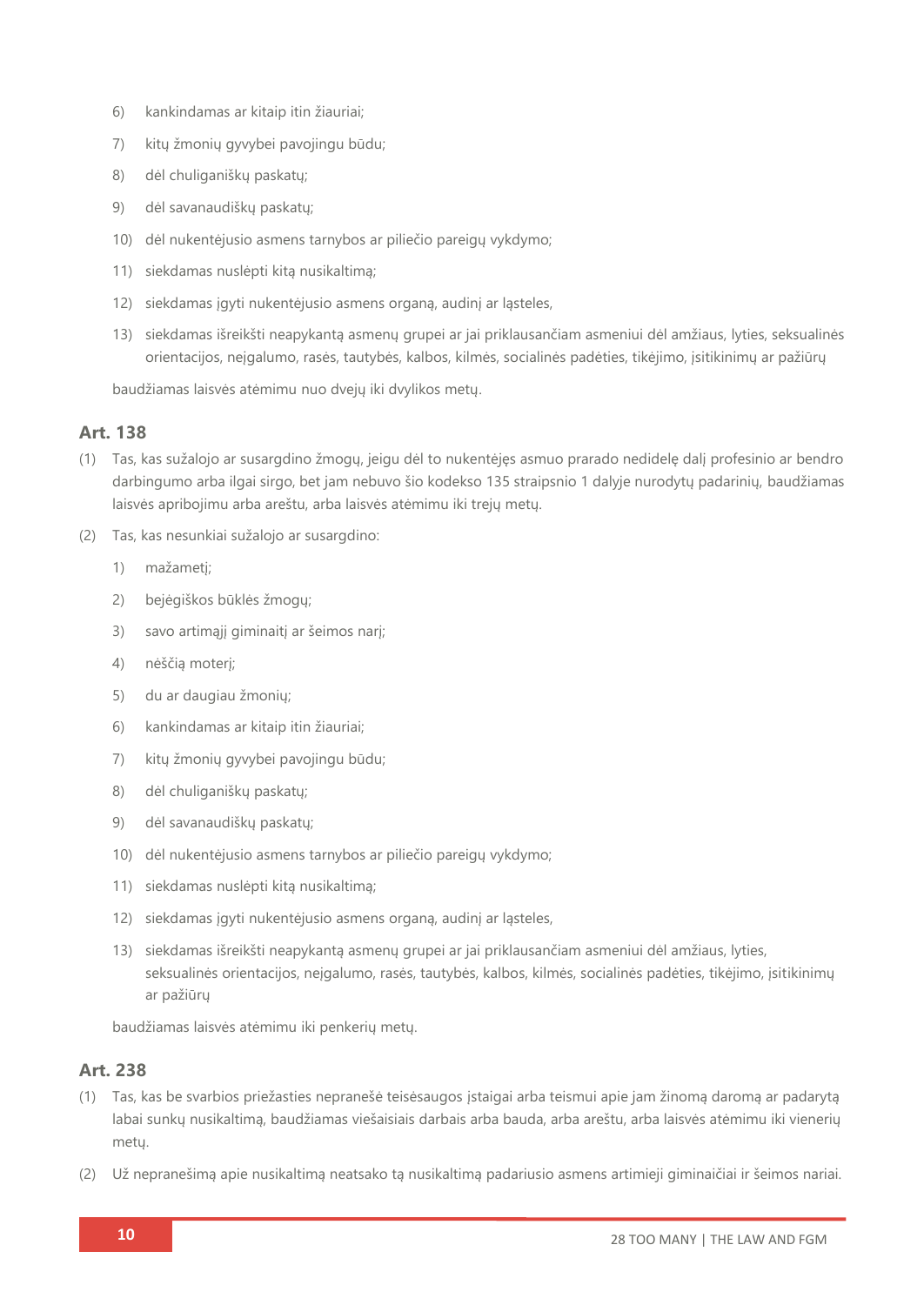## **Lithuanian Law on Fundamentals of Protection of the Rights of the Child**

### **Art. 6**

- 1. Kiekvienas vaikas turi neatimamą teisę gyventi ir sveikai vystytis.
- 2. Vaiko teisė į sveikatą įgyvendinama:
	- 1) teikiant ypatingą nėščiųjų, gimdyvių ir naujagimių sveikatos priežiūrą ir apsaugą;
	- 2) priemonėmis, leidžiančiomis sudaryti vaikui sveiką ir saugią aplinką;
	- 3) vaikų ir jų tėvų sveikatos priežiūra;
	- 4) vaikų ligų prevencija, teikiant kvalifikuotą sveikatos priežiūrą;
	- 5) sudarant teisines, organizacines tinkamos kokybės vaikų maisto produktų gamybos prielaidas ir užtikrinant jų prieinamumą;
	- 6) ugdant vaiko sveikos gyvensenos įpročius;
	- 7) kitomis įstatymų nustatytomis vaiko sveikatos priežiūros garantijomis.
- 3. Priimtiną, prieinamą ir tinkamą vaiko sveikatos priežiūrą užtikrina sveikatos priežiūrą reguliuojantys įstatymai ir kiti teisės aktai.
- 4. Vaiko dalyvavimas biomedicininiame tyrime galimas vadovaujantis Lietuvos Respublikos biomedicininių tyrimų etikos įstatyme nustatytais pagrindais ir tvarka.

#### **Art. 10**

- 1. Vaikas turi teisę į privatų asmeninį ir šeiminį gyvenimą, bendravimo privatumą, asmens duomenų apsaugą, susirašinėjimo slaptumą, garbę ir orumą, asmens neliečiamybę ir laisvę.
- 2. Vaikas turi teisę į minties, sąžinės laisvę, teisę pasirinkti, išpažinti ir skelbti religiją arba tikėjimą, atlikti religines apeigas, praktikuoti tikėjimą, jeigu tai neprieštarauja jo interesams. Tėvai, kiti vaiko atstovai pagal įstatymą nevaržomi rūpinasi vaikų religiniu ir doroviniu auklėjimu pagal savo įsitikinimus, tačiau įsitikinimais, praktikuojama religija ar tikėjimu negali būti pateisinamas įstatymų nesilaikymas.
- 3. Vaikas turi teisę dalyvauti visuomenės gyvenime, taikiuose susirinkimuose ir organizacijose.
- 4. Vaikas turi teisę į žodžio laisvę, apimančią teisę laisvai ieškoti, gauti ir skleisti informaciją ir idėjas žodine, rašytine ar kita forma arba kitais vaiko pasirinktais būdais.
- 5. Vaiko tėvai ir kiti jo atstovai pagal įstatymą turi teisę ir pareigą vadovauti vaikui įgyvendinant šio straipsnio 14 dalyse nustatytas teises taip, kad tai atitiktų besivystančius vaiko sugebėjimus.
- 6. Šio straipsnio 1–4 dalyse nustatytos vaiko teisės negali būti ribojamos kitaip, kaip tik įstatymu, jeigu tai būtina paties vaiko ar kito asmens pagrindinėms teisėms ir laisvėms, sveikatai, garbei ir orumui, privačiam gyvenimui, dorovei apsaugoti ar valstybės bei visuomenės saugumui, viešajai tvarkai ar konstitucinei santvarkai ginti.

### **Art. 12**

1. Vaikas turi teisę gyventi su savo tėvais. Vaikas turi teisę bendrauti su skyrium gyvenančiais tėvais (vienu arba vieninteliu iš jų), išskyrus atvejus, kai tai prieštarauja vaiko interesams. Tėvai užtikrina šią vaiko teisę. Jeigu ši vaiko teisė nėra užtikrinama, valstybės ir savivaldybių institucijos ir įstaigos įstatymų ir kitų teisės aktų nustatyta tvarka imasi veiksmų šiai vaiko teisei užtikrinti.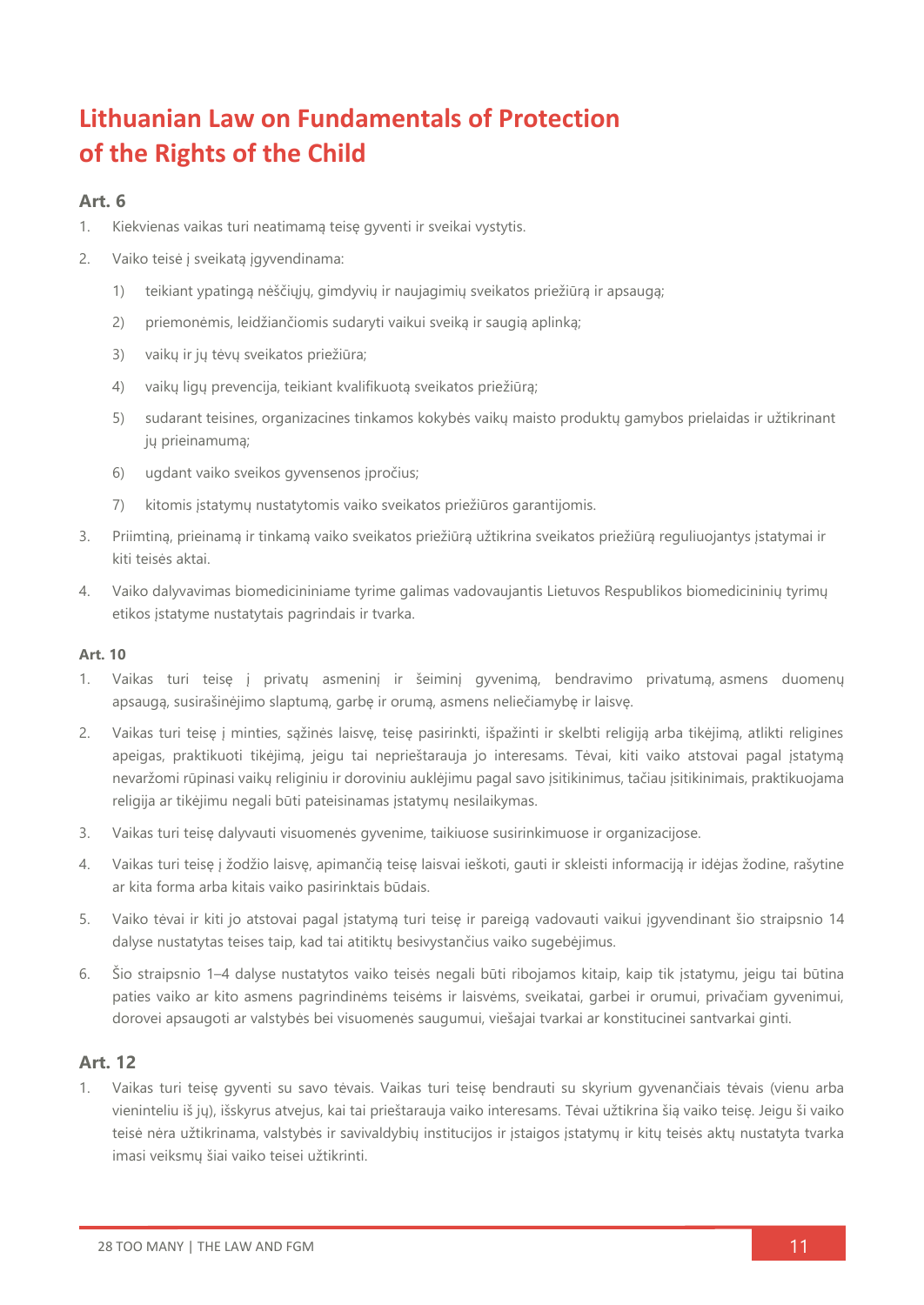- 2. Teisė vaikui bendrauti su savo tėvais ar vienu iš jų gali būti ribojama įstatymu ir tik tuo atveju, kai toks bendravimas prieštarauja vaiko interesams. Vaikas turi teisę gauti informaciją apie tėvus ar vieną iš jų, kuris gyvena atskirai nuo vaiko, jeigu tai atitinka vaiko interesus.
- 3. Vaikas negali būti išskirtas su tėvais, išskyrus atvejus, kai vaiko teisių apsaugą užtikrinančios institucijos, vadovaudamosi teismo sprendimu ir įstatymais, atitinkama tvarka nustato, kad toks atskyrimas yra būtinas vaiko interesams. Už neteisėtą vaiko ir tėvų išskyrimą vaiko teisių apsaugą užtikrinančios institucijos atsako šio įstatymo 29 straipsnyje nustatyta tvarka.
- 4. Vaikui turi būti užtikrinta teisė bendrauti su artimaisiais giminaičiais, taip pat su kitais vaiko giminaičiais, su kuriais vaiką sieja emociniai ryšiai, jeigu tai neprieštarauja vaiko interesams.

### **Art. 25**

- 1. Valstybės ir savivaldybių institucijos ir įstaigos, vaiko tėvai ar kiti vaiko atstovai pagal įstatymą, kiti fiziniai ir juridiniai asmenys saugo vaiką nuo neigiamos socialinės aplinkos įtakos.
- 2. Valstybės ir savivaldybių institucijos ir įstaigos, įgyvendinančios vaiko teisių apsaugos priemones, rengia ir vykdo vaiko teisių apsaugai įgyvendinti skirtas programas, jas įgyvendindamos pasitelkia nevyriausybines organizacijas.
- 3. Lietuvos nacionalinis radijas ir televizija pagal tarp šalių sudarytą rašytinę sutartį su Vyriausybe ar jos įgaliota institucija nemokamai skiria eterio laiką laidoms, susijusioms su vaiko teisių apsaugos užtikrinimu.

- 1. Vaikas turi būti apsaugotas nuo nusikalstamų veikų, įtvirtintų Lietuvos Respublikos baudžiamajame kodekse (toliau – Baudžiamasis kodeksas).
- 2. Vaikas taip pat saugomas nuo visų formų smurto, už kurį nenumatyta baudžiamoji atsakomybė, smurto demonstravimo vaikui bei kitų vaiko asmeninių ar turtinių teisių pažeidimų, nenumatytų šio straipsnio 1 dalyje.
- 3. Fizinis ar juridinis asmuo, sužinojęs ir (ar) turintis pagrįstos informacijos apie vaiką, kuris nukentėjo nuo nusikalstamos veikos, nurodytos šio straipsnio 1 ir 2 dalyse, ir (ar) dėl to jam gali būti reikalinga pagalba, privalo apie tai pranešti policijai ir (ar) Valstybės vaiko teisių apsaugos ir įvaikinimo tarnybai ar jos įgaliotam teritoriniam skyriui.
- 4. Už vaiko teisių pažeidimus, nurodytus šio straipsnio 1 dalyje, asmuo traukiamas atsakomybėn Baudžiamajame kodekse ir Baudžiamojo proceso kodekse nustatyta tvarka. Už vaiko teisių pažeidimus, nurodytus šio straipsnio 2 dalyje, asmuo traukiamas atsakomybėn Administracinių nusižengimų kodekse, Civiliniame kodekse ir kituose įstatymuose nustatyta tvarka.
- 5. Švietimo, sveikatos priežiūros ir kitų institucijų bei įstaigų, kurių priežiūroje yra vaikas, vadovai, auklėtojai ar kiti darbuotojai, nevykdantys savo pareigų arba jas vykdantys netinkamai, pažeidžiantys vaiko teises, atsako pagal Baudžiamajame kodekse, Administracinių nusižengimų kodekse, Civiliniame kodekse ir kituose įstatymuose nustatytą tvarką.
- 6. Vaikui, galimai nukentėjusiam nuo šio straipsnio 1 dalyje nurodytos nusikalstamos veikos ar smurto, už kurį nenumatyta baudžiamoji atsakomybė, ir jo atstovams pagal įstatymą turi būti teikiama reikalinga kompleksinė pagalba ir kita apsauga, kad vaikas, jo tėvai ar kiti jo atstovai pagal įstatymą galėtų atkurti sveikatą po patirtos fizinės ar psichinės traumos. Ši pagalba turi būti pradedama teikti nedelsiant ir turi būti teikiama, kol ji vaikui ir jo atstovams pagal įstatymą yra reikalinga.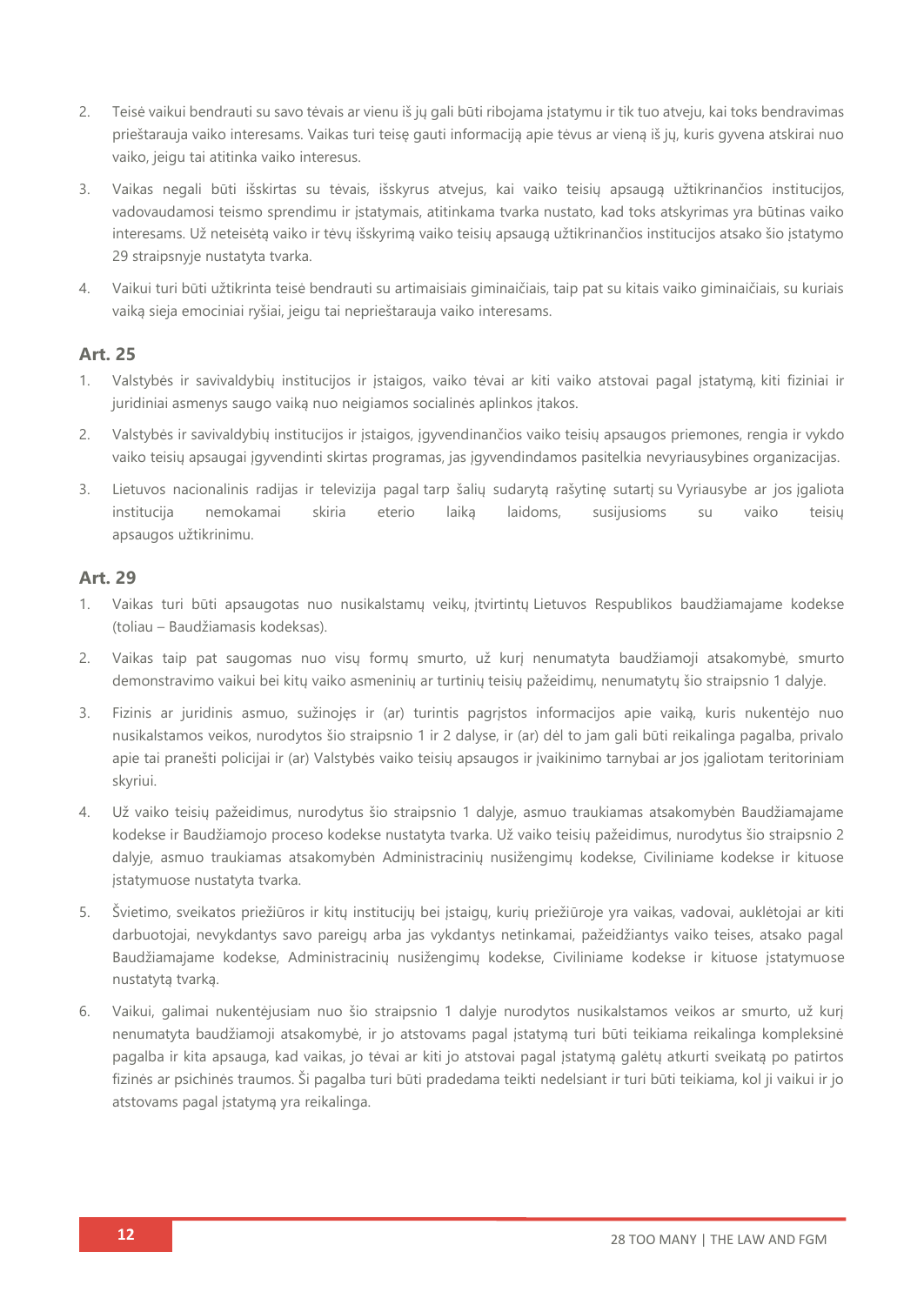- 7. Vaikas savarankiškai gali kreiptis į Lietuvos Respublikos vaiko teisių apsaugos kontrolierių (toliau vaiko teisių apsaugos kontrolierius), Valstybės vaiko teisių apsaugos ir įvaikinimo tarnybą ar jos įgaliotą teritorinį skyrių, policiją ar švietimo, sveikatos priežiūros ar kitą instituciją, o sulaukęs 14 metų, – į teismą dėl jo teisių pažeidimo.
- 8. Tėvai ar kiti vaiko atstovai pagal įstatymą turi teisę skųsti teismui Valstybės vaiko teisių apsaugos ir įvaikinimo tarnybos ar jos įgalioto teritorinio skyriaus darbuotojų, policijos pareigūnų ar kitų valdžios institucijų darbuotojų neteisėtus veiksmus ir sprendimus, taip pat turi teisę kreiptis į vaiko teisių apsaugos kontrolierių ir kitas institucijas, turinčias teisę nagrinėti tokius skundus.

### **Law on Medical Practice of the Republic of Lithuania**

### **Art. 18**

Gydytojas privalo:

- 1) teikti būtinąją medicinos pagalbą;
- 2) tinkamai verstis medicinos praktika pagal šio įstatymo ir kitų teisės aktų reikalavimus, tobulintis pagal savo profesiją;
- 3) gerbti pacientų teises, saugoti medicininę paslaptį;
- 4) laikytis medicinos etikos reikalavimų;
- 5) Sveikatos apsaugos ministerijos nustatyta tvarka teikti statistikos ir kitos privalomos atskaitomybės duomenis. Privalomų atskaitomybės duomenų sąrašą nustato Sveikatos apsaugos ministerijos teisės aktai;
- 6) tinkamai tvarkyti medicininius dokumentus;
- 7) pranešti policijai ir (ar) prokuratūrai apie sužalotus pacientus, kurie galėjo būti nusikaltimo aukomis;
- 8) Sveikatos apsaugos ministerijos, prokuratūros, policijos, teismo prašymu paaiškinti medicinos praktikos aplinkybes;
- 9) atlikti kitas įstatymuose ir kituose teisės aktuose numatytas pareigas.

### **Art. 19**

Gydytojas, pažeidęs šio įstatymo reikalavimus, atsako įstatymų nustatyta tvarka.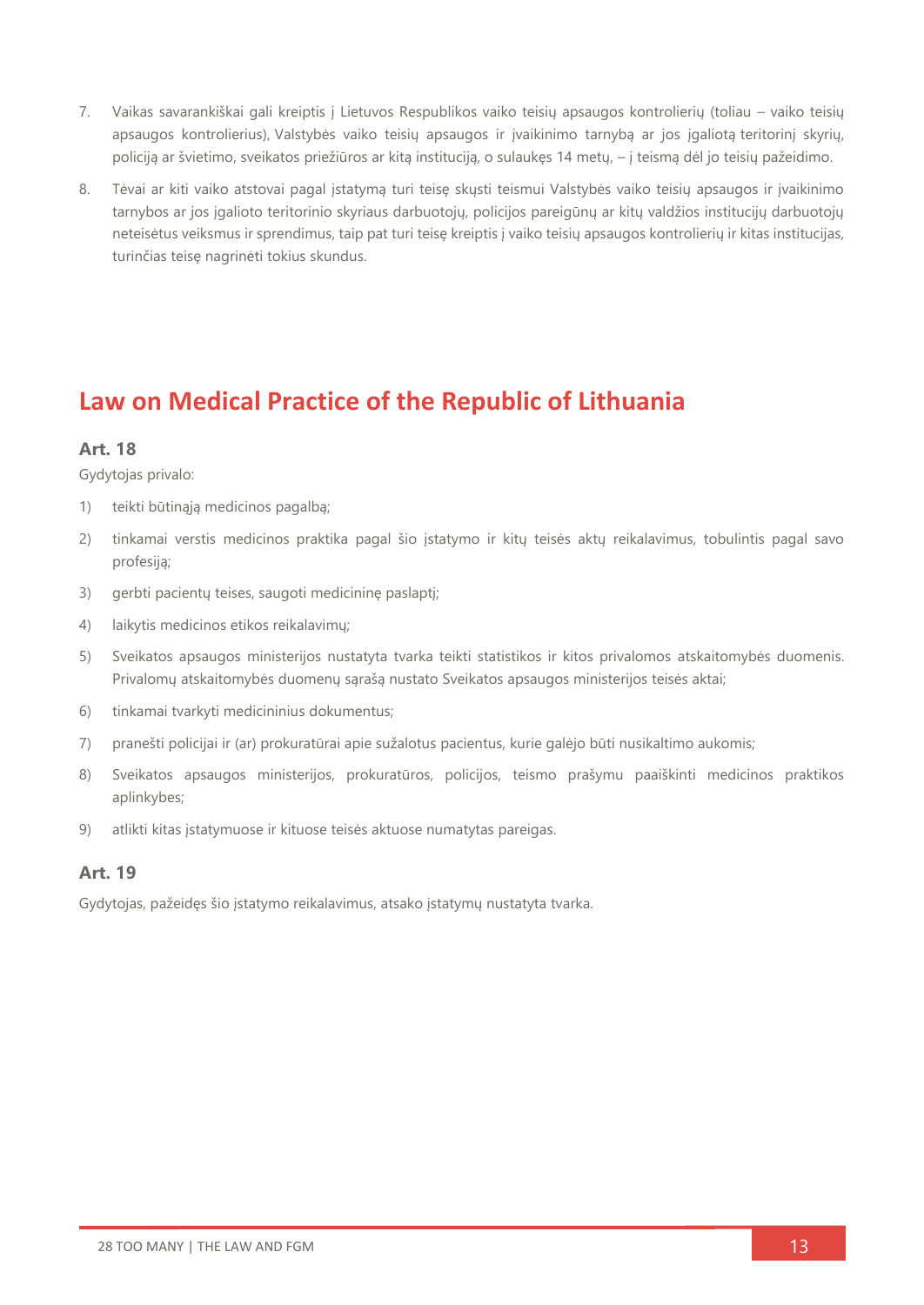- 1 Aivars Stranga (1999) 'Lithuania', *Britannica*. Available at<https://www.britannica.com/place/Lithuania> (accessed 10 July 2021).
- 2 European Institute for Gender Equality (2013) *Current situation of female genital mutilation in Lithuania*. Available at<https://eige.europa.eu/lt/publications/current-situation-and-trends-female-genital-mutilation-lithuania> (accessed 10 July 2021).
- 3 Ministry of Social Security and Labour (2020) *Strategies and Programmes*. Available at <https://socmin.lrv.lt/en/activities/family-and-children/protection-of-children-rights/strategies-and-programmes> (accessed 10 July 2021).
- 4 *International Covenant on Civil and Political Rights* (1966) United Nations Treaty Collection: Status of Treaties. Available at [https://treaties.un.org/Pages/ViewDetails.aspx?src=TREATY&mtdsg\\_no=IV-4&chapter=4&clang=\\_en](https://treaties.un.org/Pages/ViewDetails.aspx?src=TREATY&mtdsg_no=IV-4&chapter=4&clang=_en) (accessed 10 July 2021).
- 5 *International Covenant on Economic, Social and Cultural Rights* (1966) United Nations Treaty Collection: Status of Treaties. Available at [https://treaties.un.org/Pages/ViewDetails.aspx?src=TREATY&mtdsg\\_no=IV-3&chapter=4](https://treaties.un.org/Pages/ViewDetails.aspx?src=TREATY&mtdsg_no=IV-3&chapter=4) (accessed 10 July 2021).
- 6 *Convention on the Elimination of All Forms of Discrimination Against Women* (1979) United Nations Treaty Collection: Status of Treaties. Available at [https://treaties.un.org/Pages/ViewDetails.aspx?src=IND&mtdsg\\_no=IV-](https://treaties.un.org/Pages/ViewDetails.aspx?src=IND&mtdsg_no=IV-8&chapter=4&clang=_en#9)8&chapter=4&clang= en#9 (accessed 10 July 2021).
- 7 *Convention on the Rights of the Child* (1989) United Nation Treaty Collection: Status of Treaties. Available at [https://treaties.un.org/pages/ViewDetails.aspx?src=TREATY&mtdsg\\_no=IV-11&chapter=4&clang=\\_en](https://treaties.un.org/pages/ViewDetails.aspx?src=TREATY&mtdsg_no=IV-11&chapter=4&clang=_en) (accessed 10 July 2021).
- 8 Council of Europe (2021) *Chart of signatures and ratifications of Treaty 210, Convention on preventing and combating violence against women and domestic violence*. Available at [https://www.coe.int/en/web/conventions/full-list/-/conventions/treaty/197/](https://www.coe.int/en/web/conventions/full-list/-/conventions/treaty/197/?module=signatures-by-treaty&treatynum=210) [?module=signatures-by-treaty&treatynum=210](https://www.coe.int/en/web/conventions/full-list/-/conventions/treaty/197/?module=signatures-by-treaty&treatynum=210) (accessed 10 July 2021).
	- Council of Europe (2021) *Reservations and Declarations for Treaty 210, Convention on preventing and combating violence against women and domestic violence*. Available at [https://www.coe.int/en/web/conventions/full-list/-](https://www.coe.int/en/web/conventions/full-list/-/conventions/treaty/197/?module=declarations-by-treaty&numSte=210&codeNature=0) [/conventions/treaty/197/?module=declarations-by-treaty&numSte=210&codeNature=0](https://www.coe.int/en/web/conventions/full-list/-/conventions/treaty/197/?module=declarations-by-treaty&numSte=210&codeNature=0) (accessed 10 July 2021).
- 9 Council of Europe (2021) *Chart of Signatures and Ratifications of Treaty 005, Convention for the Protection of Human Rights and Fundamental Freedoms*. Available at coe.int/en/web/conventions/full-list/- /conventions/treaty/005/signatures?module=signatures-by-treaty&treatynum=005 (accessed 10 July 2021).
	- Council of Europe (2021) *Reservations and Declarations for Treaty 005, Convention for the Protection of Human Rights and Fundamental Freedoms*. Available at [https://www.coe.int/en/web/conventions/full-list/-](https://www.coe.int/en/web/conventions/full-list/-/conventions/treaty/005/?module=declarations-by-treaty&numSte=005&codeNature=0) [/conventions/treaty/005/?module=declarations-by-treaty&numSte=005&codeNature=0](https://www.coe.int/en/web/conventions/full-list/-/conventions/treaty/005/?module=declarations-by-treaty&numSte=005&codeNature=0) (accessed 10 July 2021).
- *Cover images:* trabantos (2016) *Pilies gatve is the main tourist street in Vilnius, Lithuania*. Shutterstock ID 710604091. Mike Aikins (2020) *Portrait of African woman with hands in pocket*. Available at [https://unsplash.com/photos/5N49axPQGXU.](https://unsplash.com/photos/5N49axPQGXU)

*Please note that the use of a photograph of any girl or woman in this report does not imply that she has, nor has not, undergone FGM.*